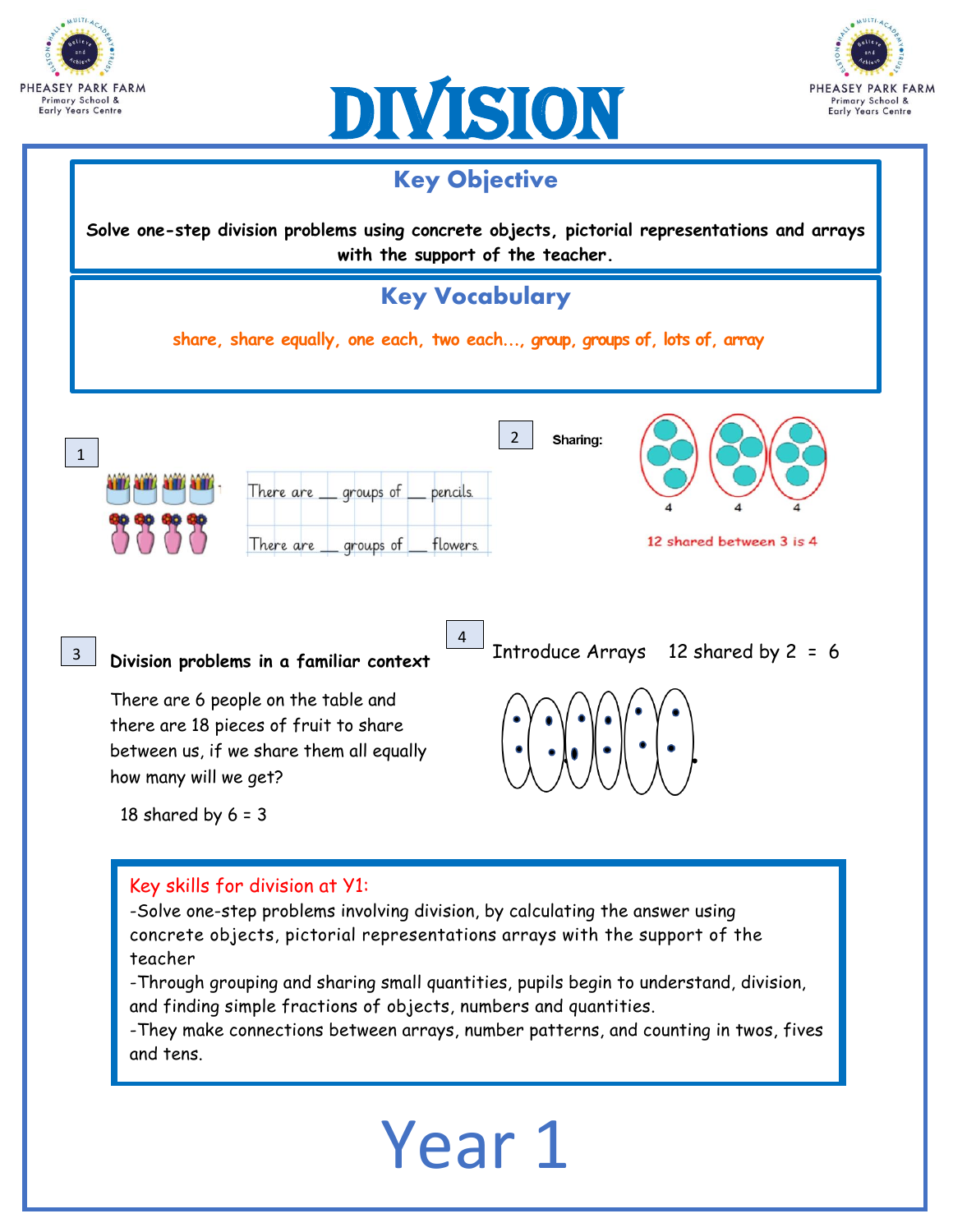





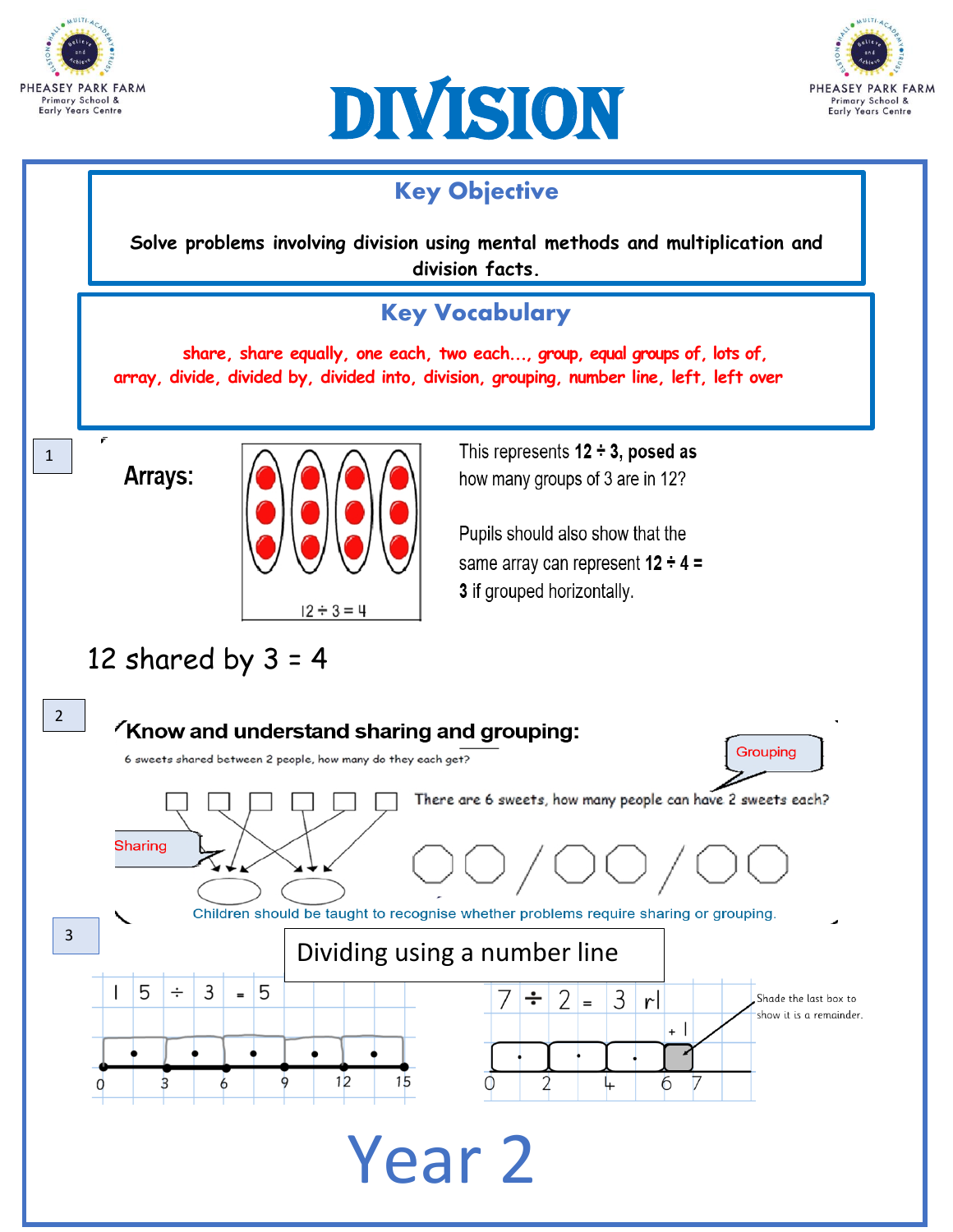





### **Key skills for division at Y2:**

-Count in steps of 2, 3, and 5 from 0

-Recall and use multiplication and division facts for the **2, 5 and 10** multiplication tables, including recognising odd and even numbers.

-Calculate mathematical statements for multiplication and division within the multiplication tables and write them using the  $x$ ,  $\div$  and = signs.

-Show that multiplication of two numbers can be done in any order (commutative) and division of one number by another cannot.

-Solve problems involving multiplication and division, using materials, arrays, repeated addition, mental methods, and multiplication and division facts, including problems in contexts.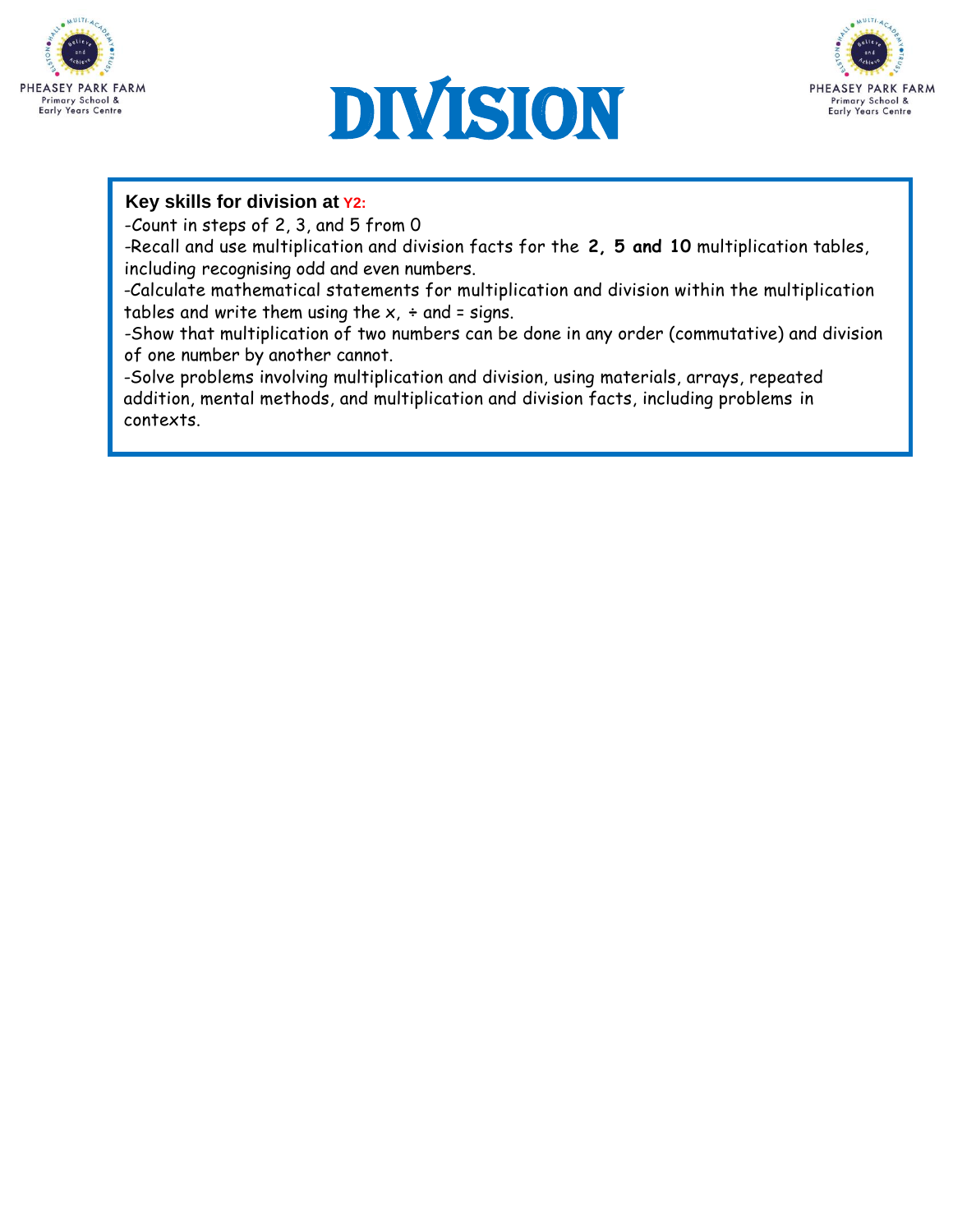





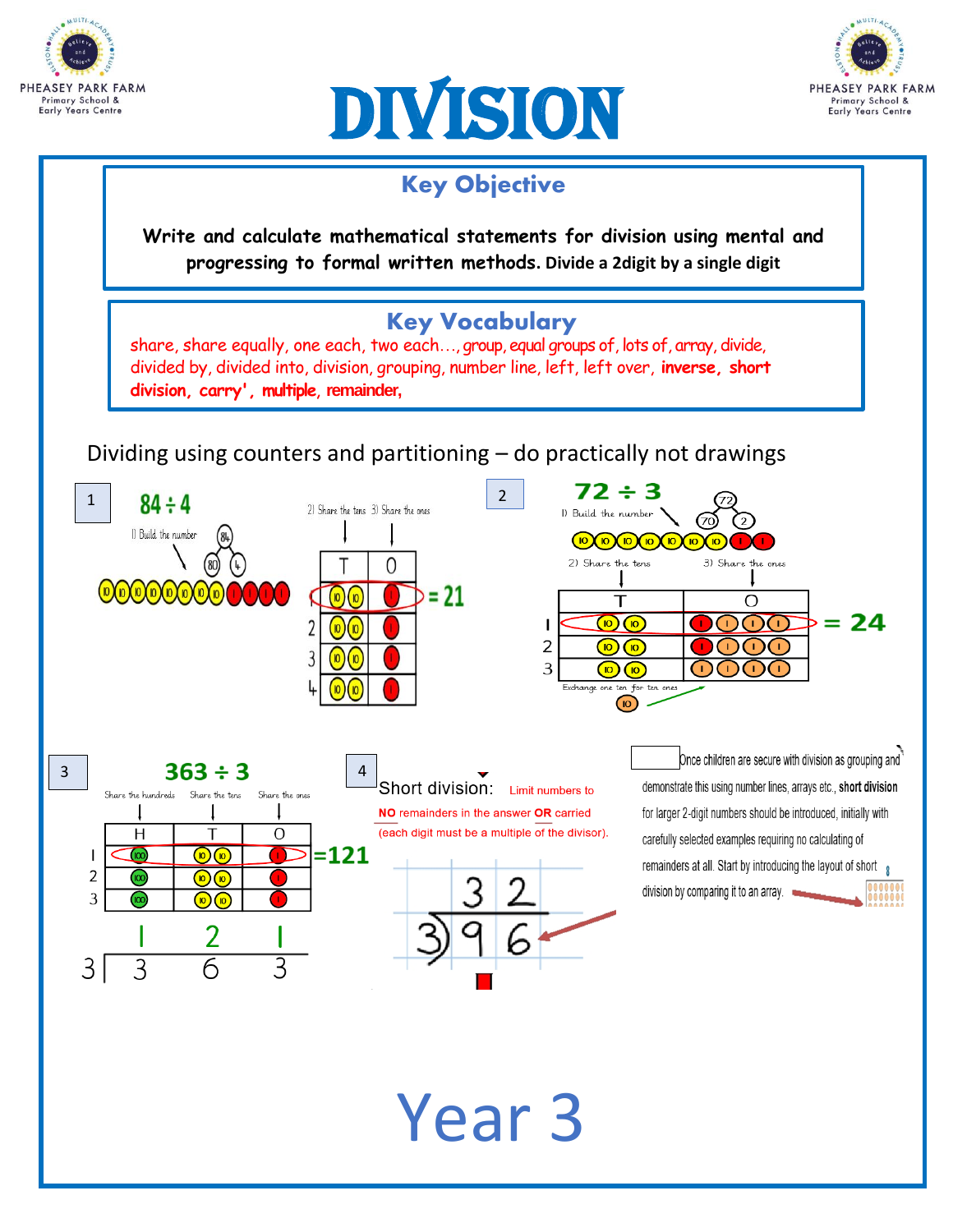





### **Key skills for division at Y3:**

- Recall and use multiplication and division facts for the 2, 3, 4, 5, 8 and 10 multiplication tables (through doubling, connect the 2, 4 and 8s).

-Write and calculate mathematical statements for multiplication and division using the multiplication tables that they know, including for two-digit numbers times one-digit numbers, using mental and progressing to formal written methods.

-Solve problems, in contexts, and including missing number problems, involving multiplication and division.

-Pupils develop efficient mental methods, for example, using multiplication and division facts (e.g. using  $3 \times 2 = 6$ ,  $6 \div 3 = 2$  and  $2 = 6 \div 3$ ) to derive related facts (30  $\times$  2 = 60, so 60  $\div 3 = 20$ and  $20 = 60 \div 3$ ).

-Pupils develop reliable written methods for division, starting with calculations of 2-digit numbers by 1-digit numbers and progressing to the formal written method of short division.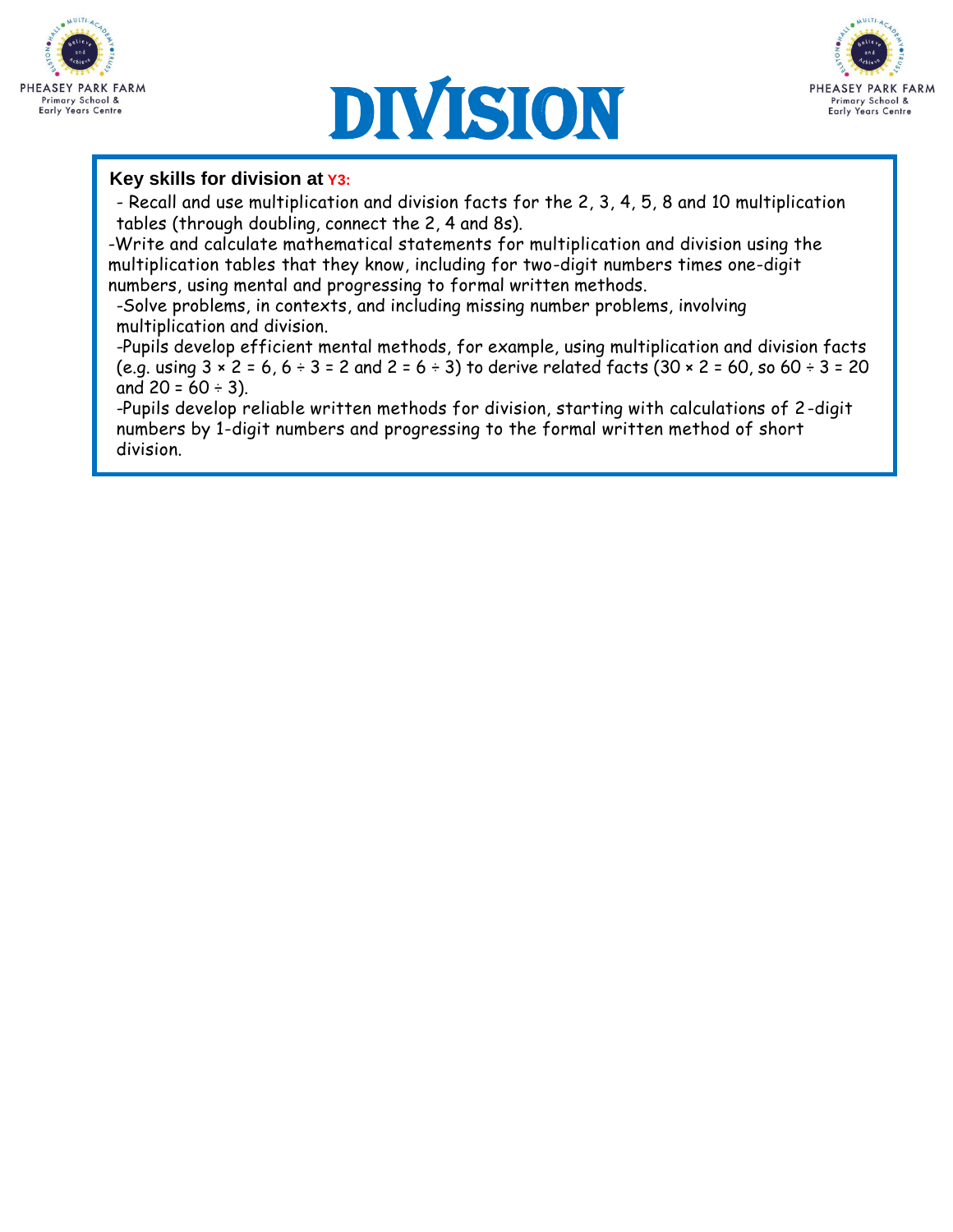





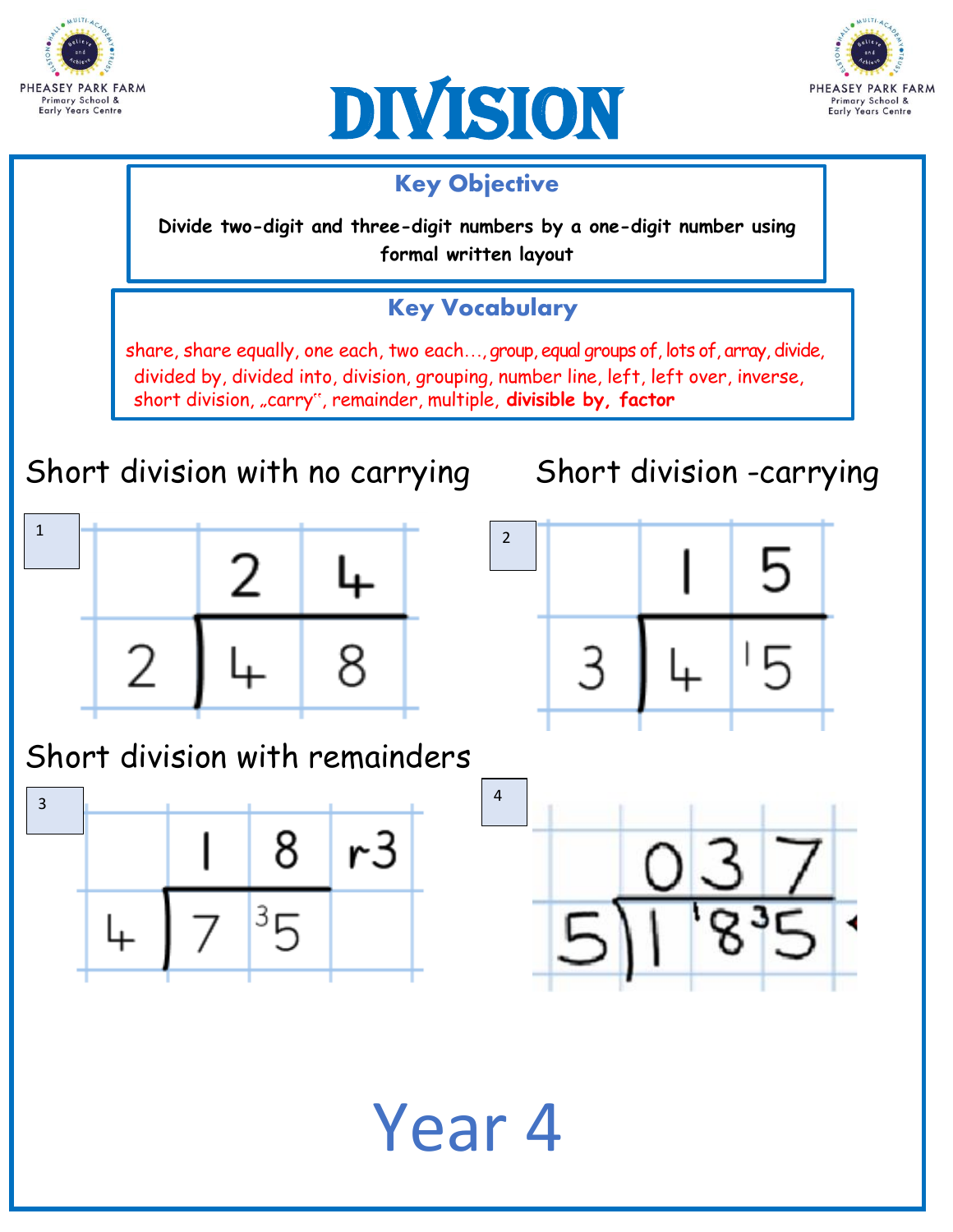





#### **Key skills for division at Y4:**

-Recall multiplication and division facts for all numbers up to  $12 \times 12$ .

-Use place value, known and derived facts to multiply and divide mentally, including: multiplying and dividing by 10 and 100 and 1.

-Pupils practise to become fluent in the formal written method of short division with exact answers when dividing by a one-digit number

-Pupils practise mental methods and extend this to three-digit numbers to derive facts, for example 200 × 3 = 600 so 600 ÷ 3 = 200

-Pupils solve two-step problems in contexts, choosing the appropriate operation, working with increasingly harder numbers. This should include correspondence questions such as three cakes shared equally between 10 children.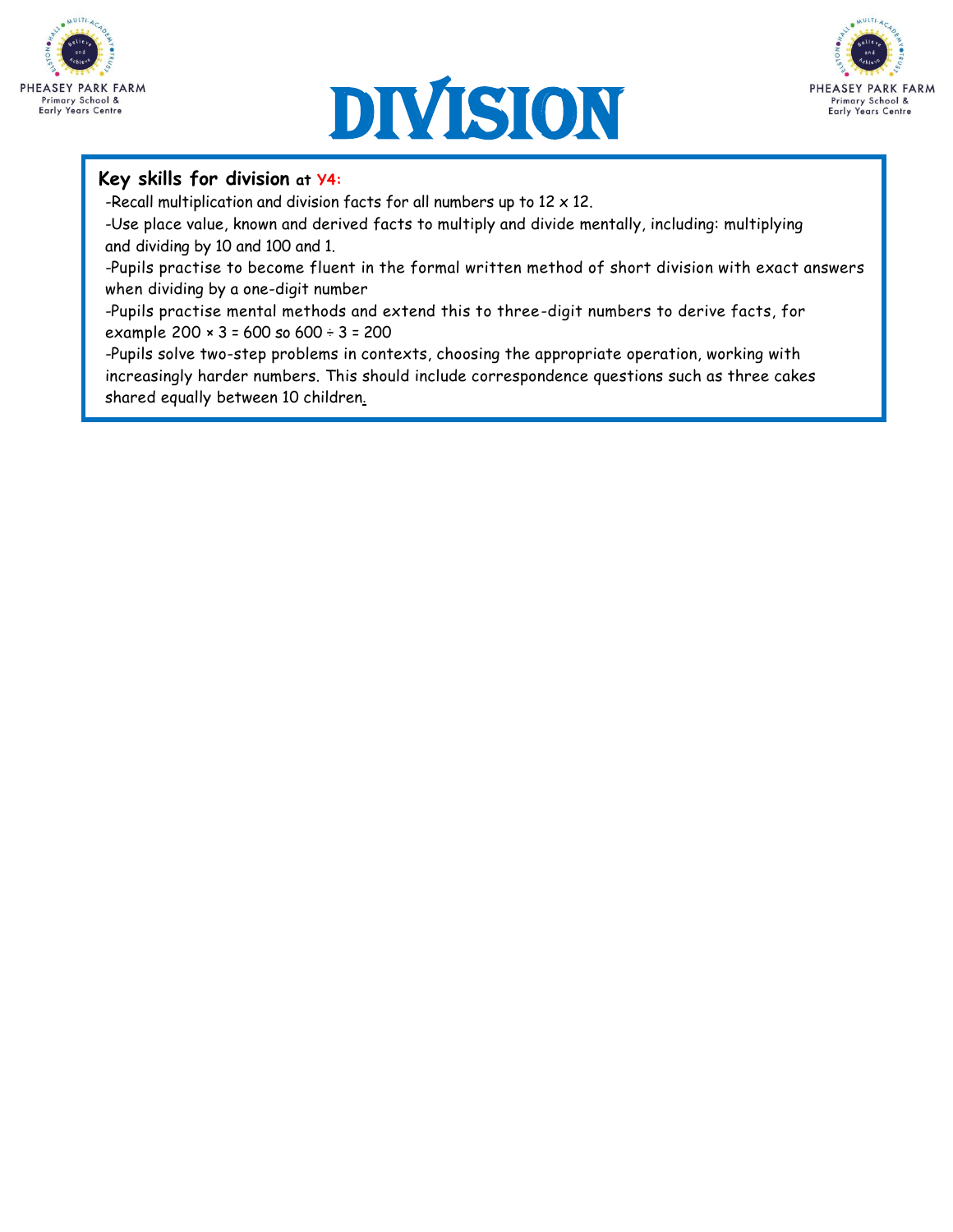





# Key Objective

**Divide numbers up to 4 digits by a one-digit number using the formal written method of short division and interpret remainders appropriately for the context.**

## Key Vocabulary

share, share equally, one each, two each..., group, equal groups of, lots of, array, divide, divided by, divided into, division, grouping, number line, left, left over, inverse, short division, "carry", remainder, multiple, divisible by, factor, inverse, quotient, prime number, prime factors, composite number (non-prime)

# **Short Division – fractions Short division – decimal points**



**Year 5**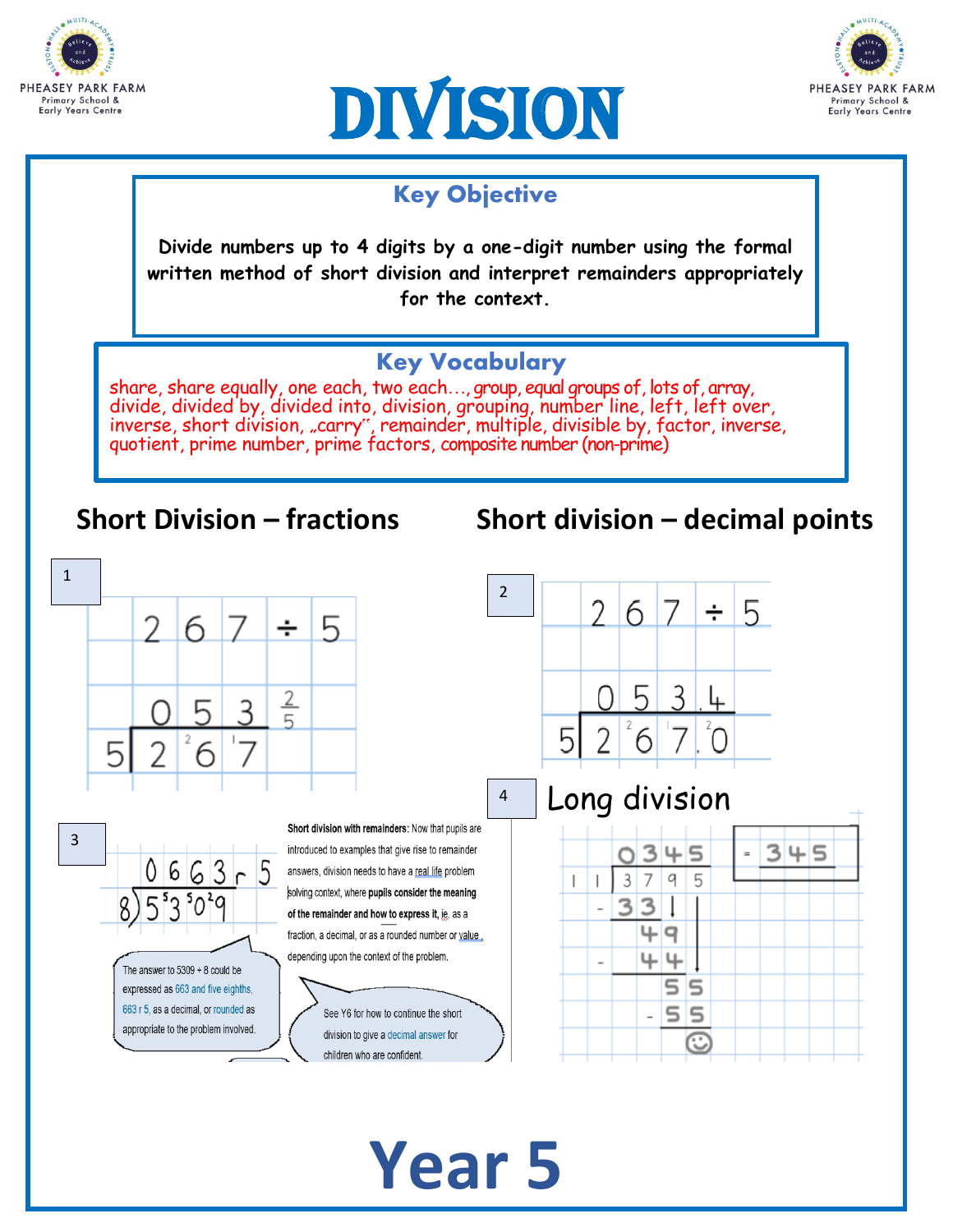





#### **Key skills for division at Y5:**

- Recall multiplication and division facts for all numbers up to  $12 \times 12$ (as in Y4).

-Multiply and divide numbers mentally, drawing upon known facts.

-Identify multiples and factors, including finding all factor pairs of a number, and common factors of two number.

-Solve problems involving multiplication and division where larger numbers are decomposed into their factors.

-Multiply and divide whole numbers and those involving decimals by 10, 100 and 1000.

-Use the vocabulary of prime numbers, prime factors and composite (nonprime) numbers. Work out whether a number  $\alpha$  number  $\alpha$  is prime and recall prime and recall prime and recall prime and recall prime and  $\alpha$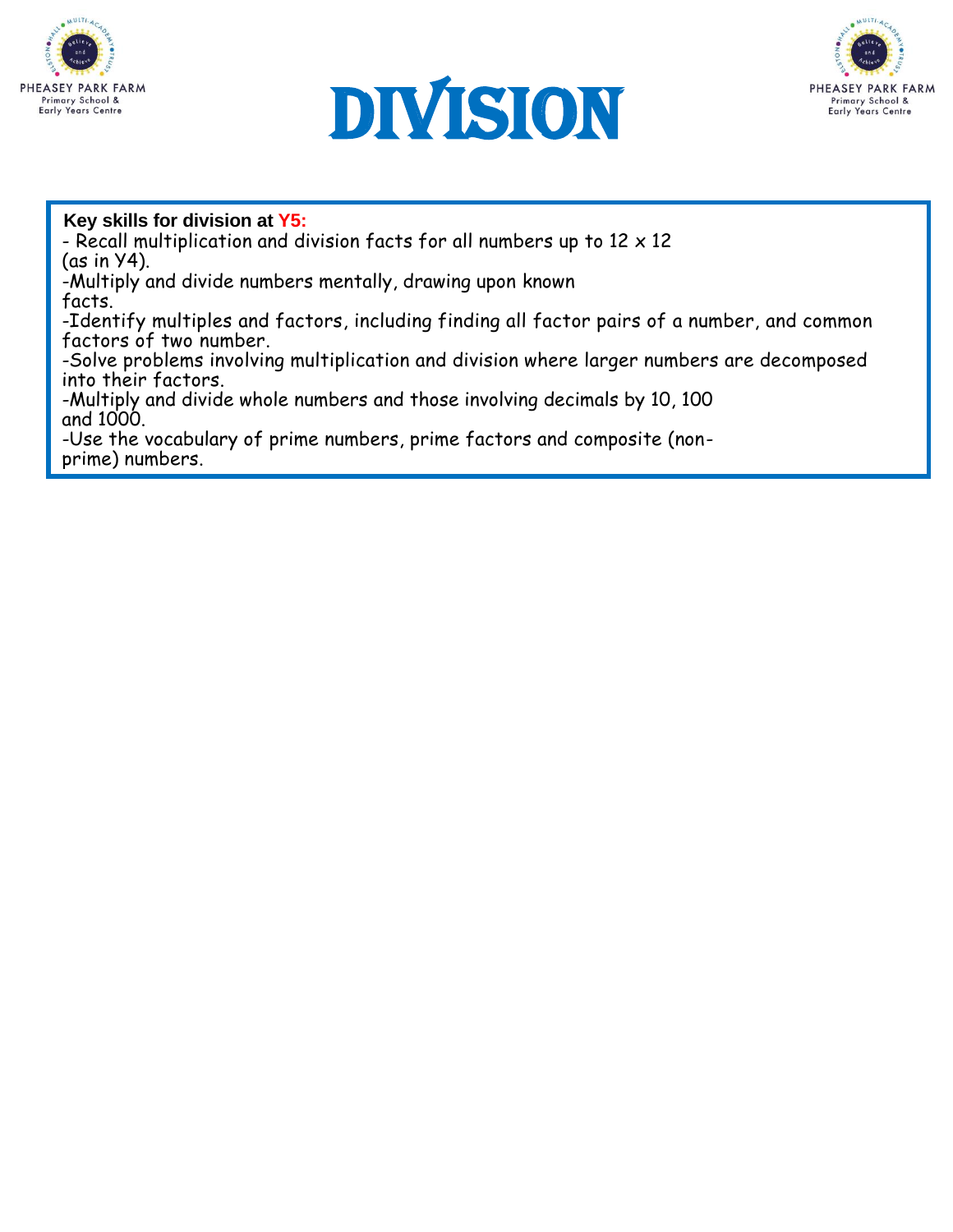





### Key Objectives

**Divide numbers up to 4 digits by a two-digit whole number using the formal written method of long division, and short division**

# Key Vocabulary

**As previously & common factor**





3

**Calculating a decimal remainder:** In this example, rather than expressing the remainder as **r 1**, a decimal point is added after the units because there is still a remainder, and the one remainder is carried onto zeros after the decimal point (to show there was no decimal value in the original number). Keep dividing to an appropriate degree of accuracy for the problem being solved.





# **Year 6**